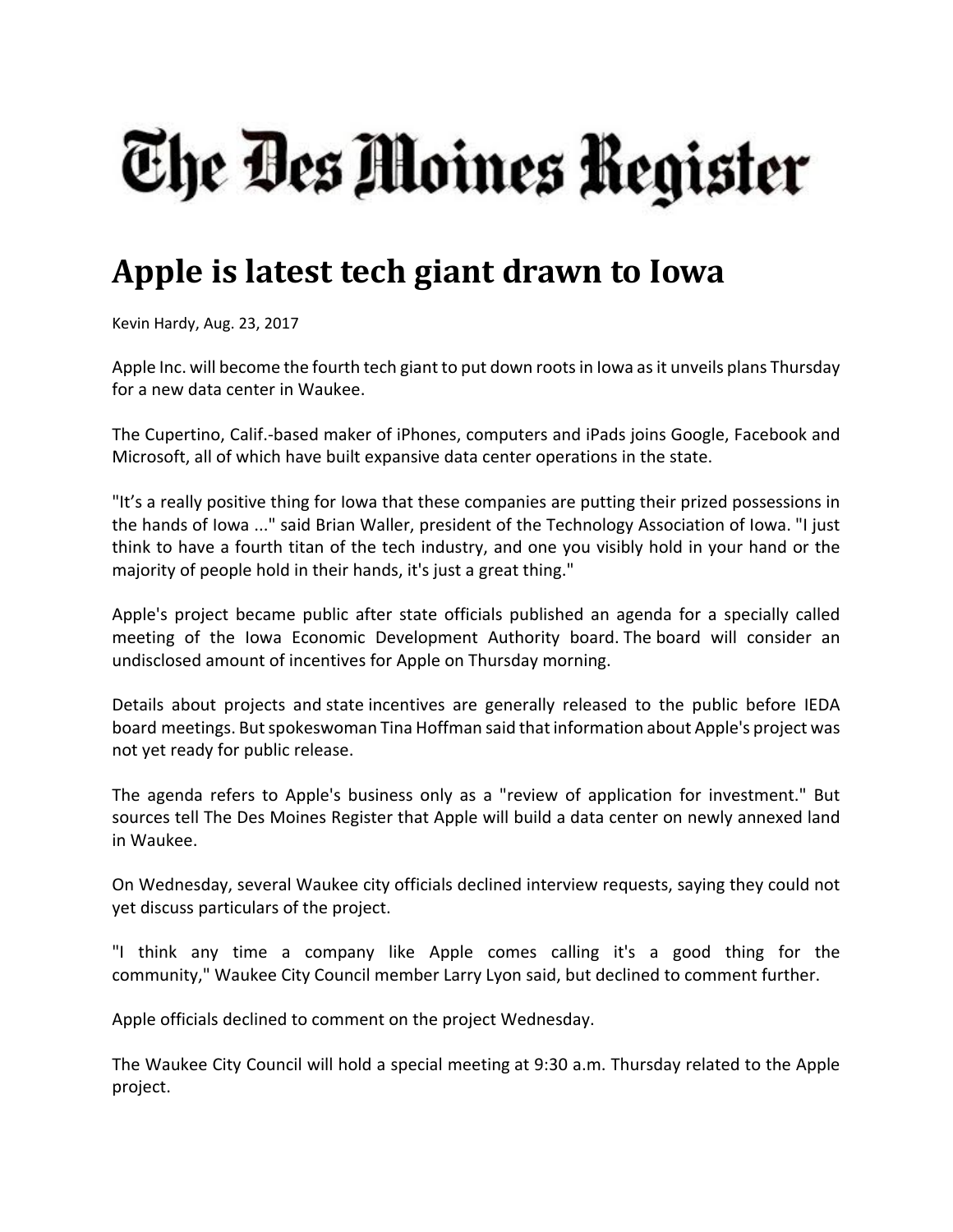Under the code name Project Morgan, the City Council agenda shows plans for a development agreement with Apple, the sale of city-owned property and rezoning of properties from agricultural use to light industrial.

When awarding economic development incentives, the state usually requires a match from local governments.



The city of Waukee annexed 3,500 acres of land outside its western city limits in June. A portion of the *property will house a new Apple Inc. data center. (Photo: City of Waukee/Special to the Register)*

Brad Deets, Waukee's development services director, said the data center will sit on part of a 3,500‐acre site the city annexed in June, extending its western border to the edge of Adel.

Owned by 28 property owners, the annexed land spans about one mile north and one mile south of Hickman Road. Waukee's border now extends about 3½ miles west of 10th Street to R Avenue, where it touches Adel's far eastern city limits.

Prior to the voluntary annexation, property owners had been approached by private developers interested in their land, he said.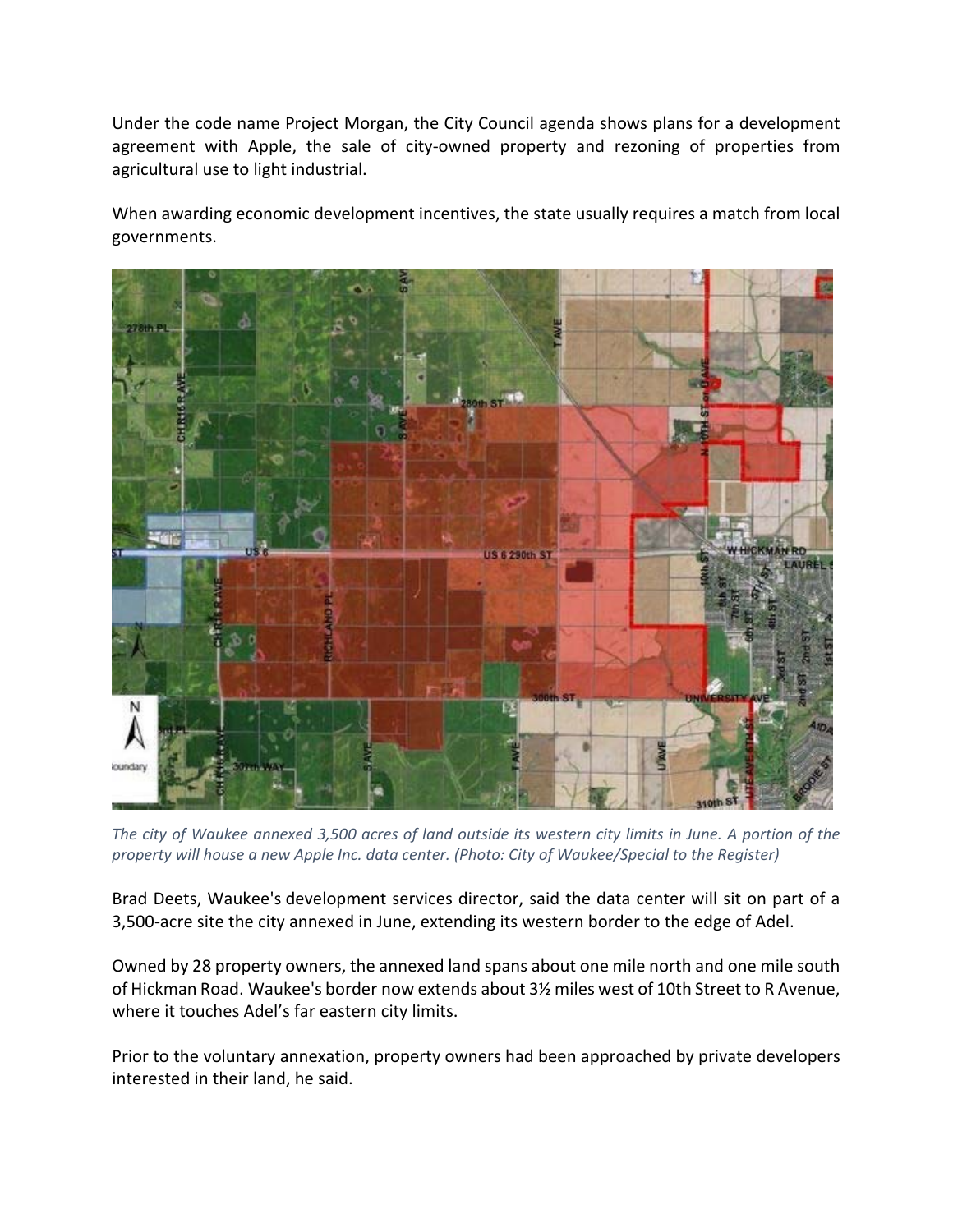That land had long been part of the city's plan for western expansion, Deets said. But the Apple development made the need for annexation more immediate.

"Did it perhaps speed up the process in terms of prioritizing working with those property owners to get a voluntary annexation? Absolutely," he said. "But it was something we were intending to do."

The city will connect its water mains to the Apple project, Deets said. And it has already begun efforts to connect the area to sanitary sewer systems. Waukee will soon transition away from a city‐owned sewage system and begin sending its waste to the Des Moines Metropolitan Wastewater Reclamation Authority, which provides sewer service for 17 metro-area communities.

"When you're working on a project like this, to secure the ground within the city limits is important," Deets said. "If we're going to invest in infrastructure, we want to make sure we're able to secure those areas."

City officials also plan to purchase Xenia Rural Water District infrastructure in the annexed area. Xenia provides water to rural customers in 14 towns and 11 counties in central Iowa, including Dallas, Polk and Boone.

In addition to other properties, Apple will use a 200‐acre parcel within the annexed territory that is owned by Waukee, Deets said. He was unsure of the sale price of that land. Thursday's meeting agenda shows the City Council will consider selling property to Bravo Real Estate LLC.

## **Iowa's growing data center cluster**

In recent years, tech companies have invested billions in new Iowa data centers.

There are a few reasons they love coming here: The state offers plenty of available crop land, access to high‐speed fiber optics and a low risk for natural disasters.

Plus, Iowa is known for its relatively cheap energy and a large and growing portfolio of power derived from wind energy, a favorite selling point among Silicon Valley executives.

Google has invested some \$2.5 billion in its Council Bluffs data center.

Facebook announced in May that it was breaking ground on its largest building yet in Altoona, ballooning the price tag of its Iowa data center to about \$1.5 billion.

And last year, Microsoft announced a third phase of its West Des Moines data centers, bringing the company's investments in the suburb to about \$4 billion.